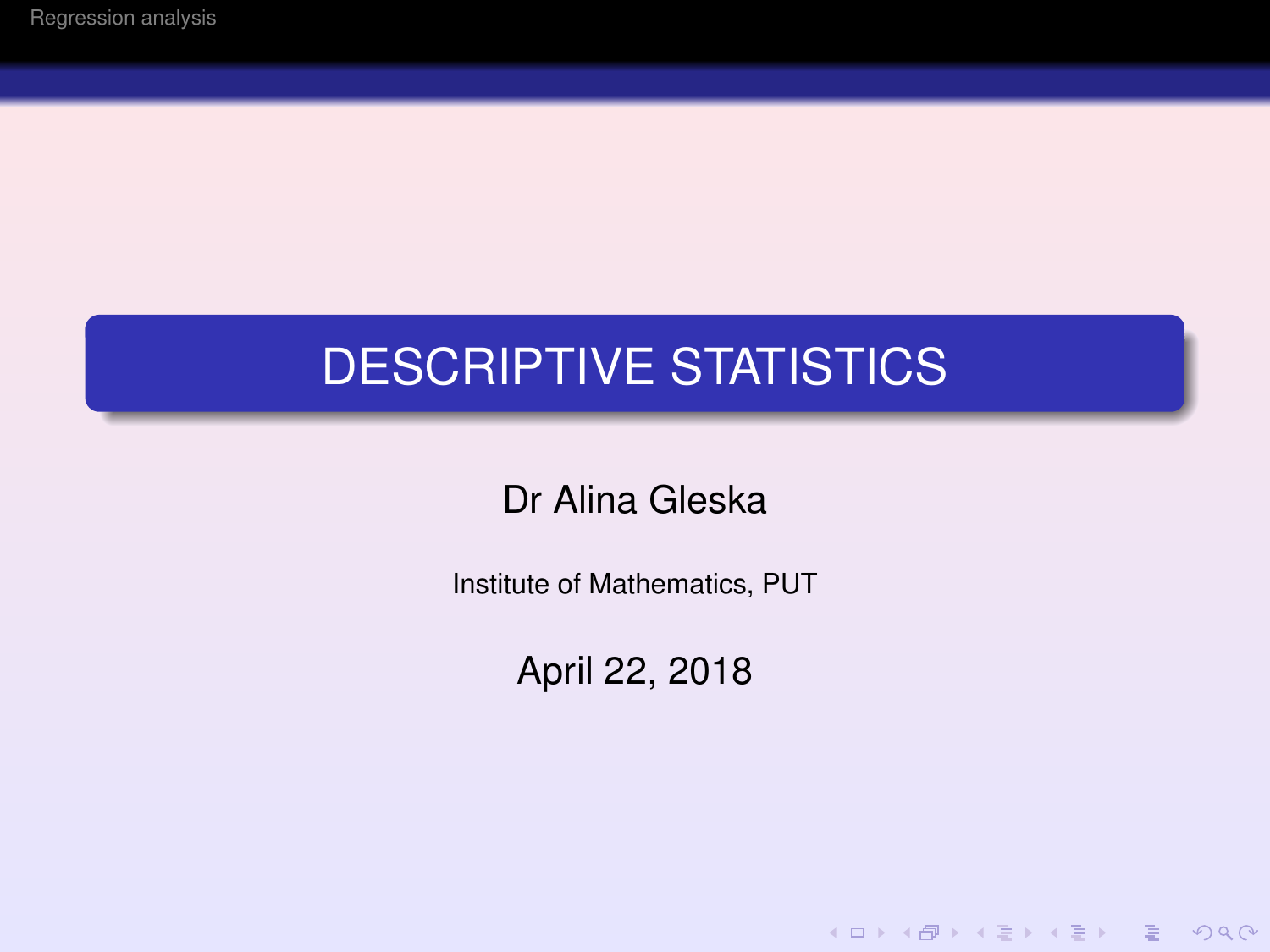

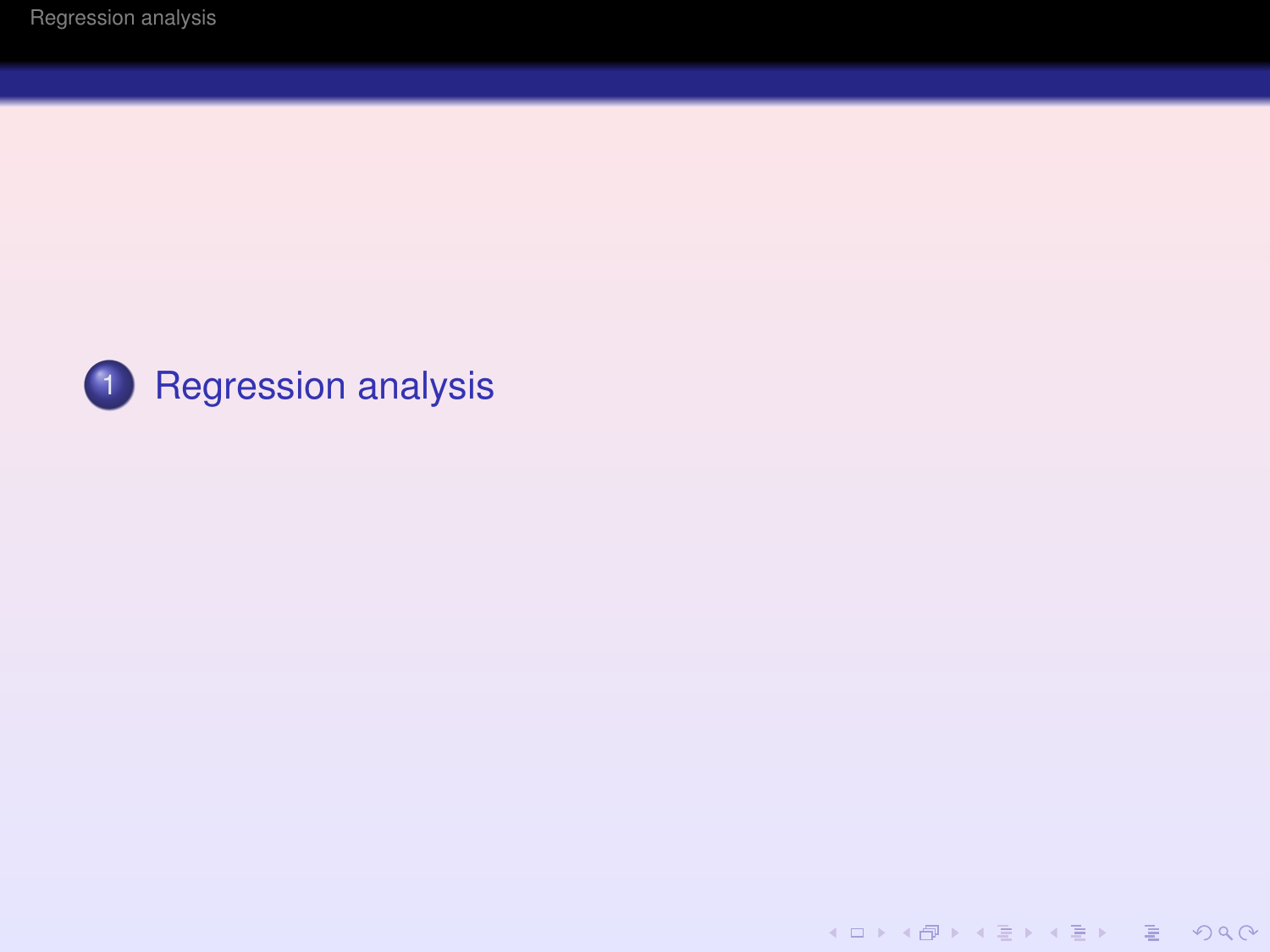### <span id="page-2-0"></span>Two-dimensional data

# Statistical observation – the pair (*X*,*Y*).

Types of analysis:

- $\bullet$  correlation we define the shape, the direction and the strength of relationships;
- $\bullet$  regression we define the mathematical function between correlated variables.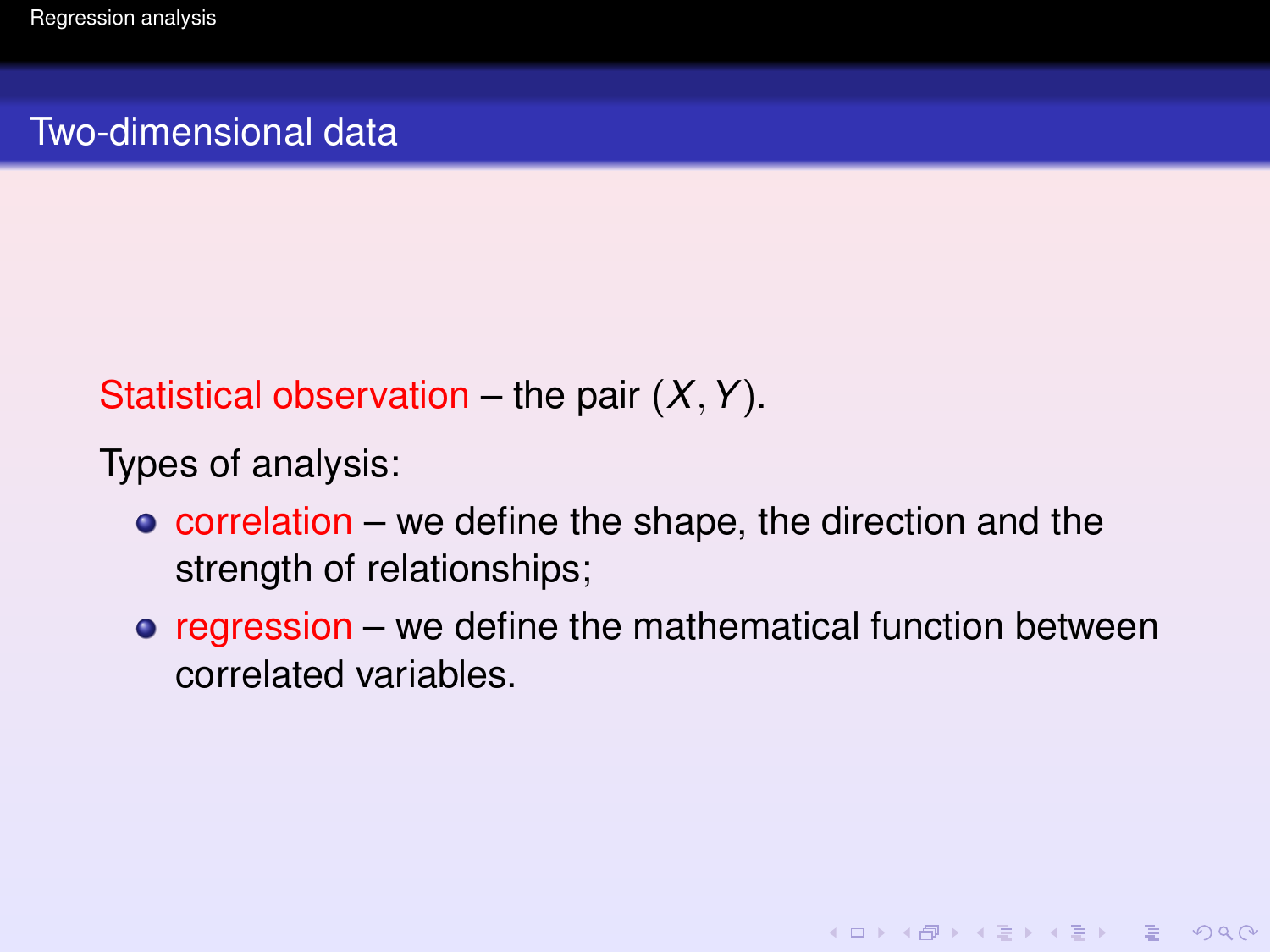# Regression analysis

Regression analysis – a set of statistical processes for estimating the relationships among variables.

Regression function – a mathematical function of the independent variable *X*.

We distinguish two types of dependence:

- $\bullet$  functional for each value of X we have only one value of Y;
- $\bullet$  statistical (stochastic) for each value of X we have many values of Y.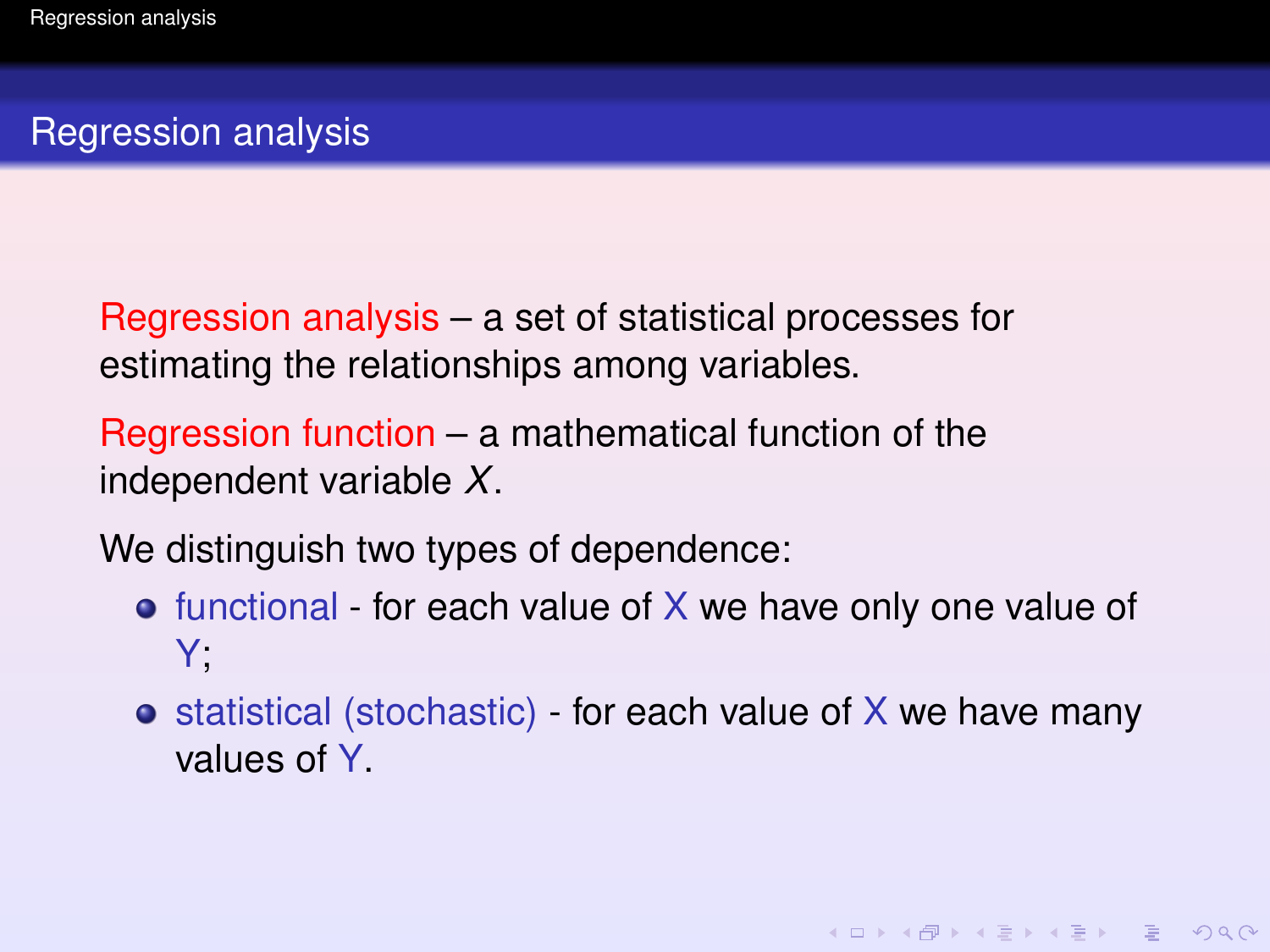The statistical dependence

The statistical dependence we can write as:

 $Y = f(X) + \varepsilon$ ,

where  $\varepsilon$  – a random error.

The regression equation (the regression model) – the equation describing the relationships among variables after adding a random error.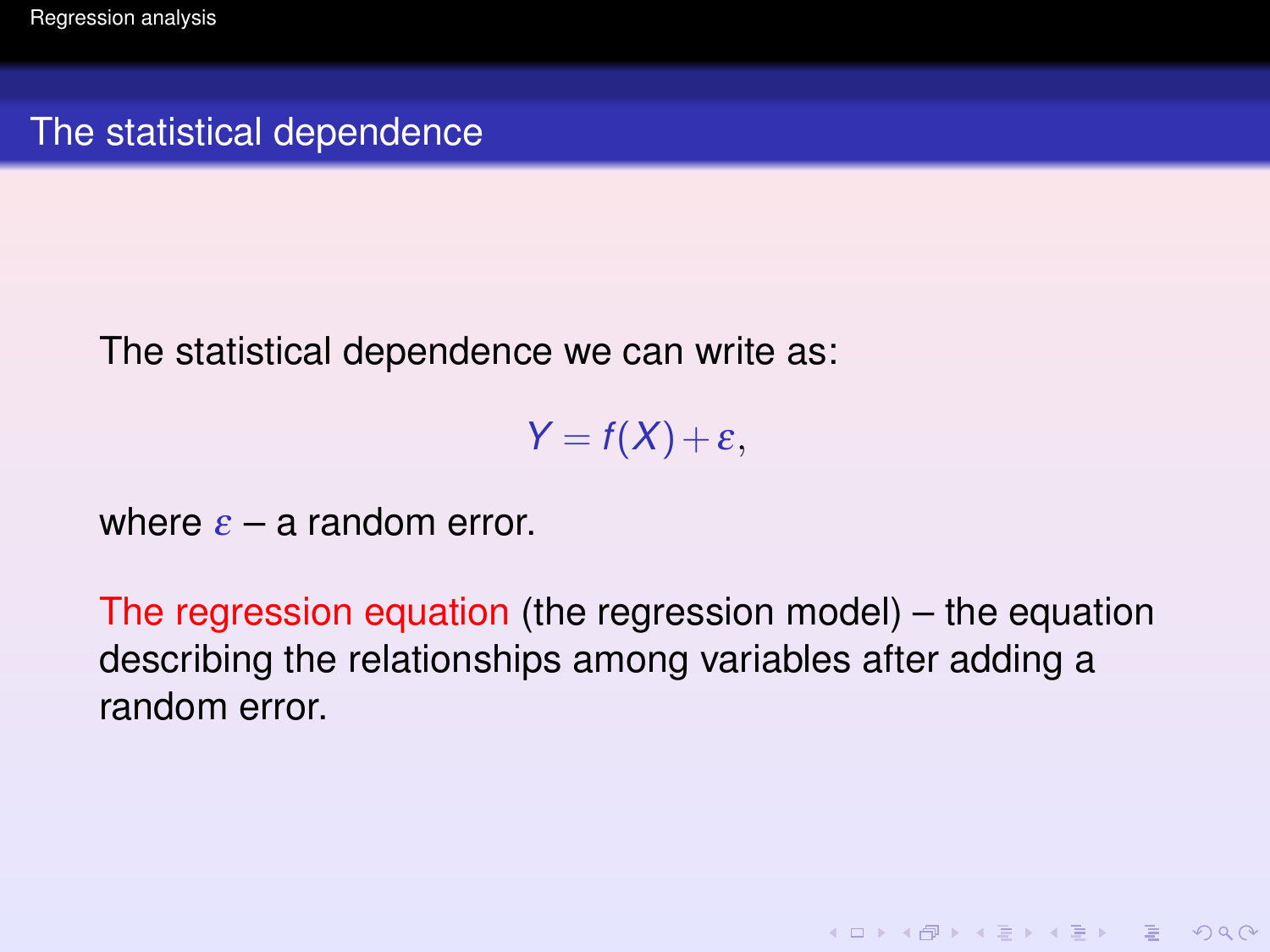#### **Regression**

Types of regression:

 $Y = f(X) + \varepsilon$  – a simple regression (a regression model with a single explanatory variable);

 $Y = f(X_1, \ldots, X_n) + \varepsilon$  – a multiple regression;

 $X - a$  reason – the independent variable;

*Y* – a result, an effect – the dependent variable.

Types of simple regression:

- $\bullet$  linear the best fitted function is a linear function;
- nonlinear the best fitted function is a nonlinear function (for example an exponential function or a logarithmic function).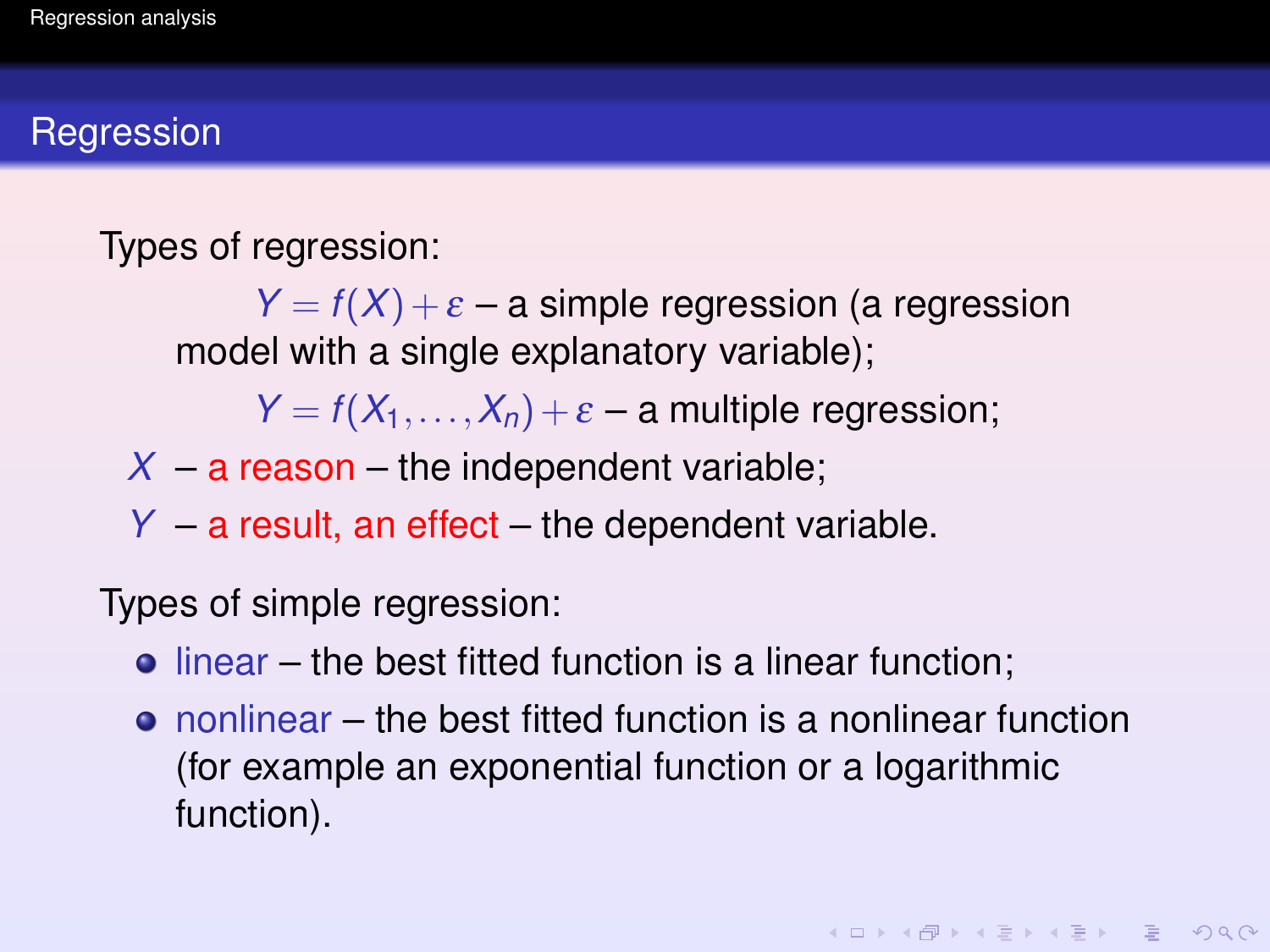### The choice of the regression model

The regression model is chosen according to the dispersion of the empirical data on their scatterplot.

REMARK! In linear regression, the relationships are modeled using linear predictor functions whose unknown model parameters are estimated from the data. These model parameters can be easily interpreted – this is the high advantage of linear models!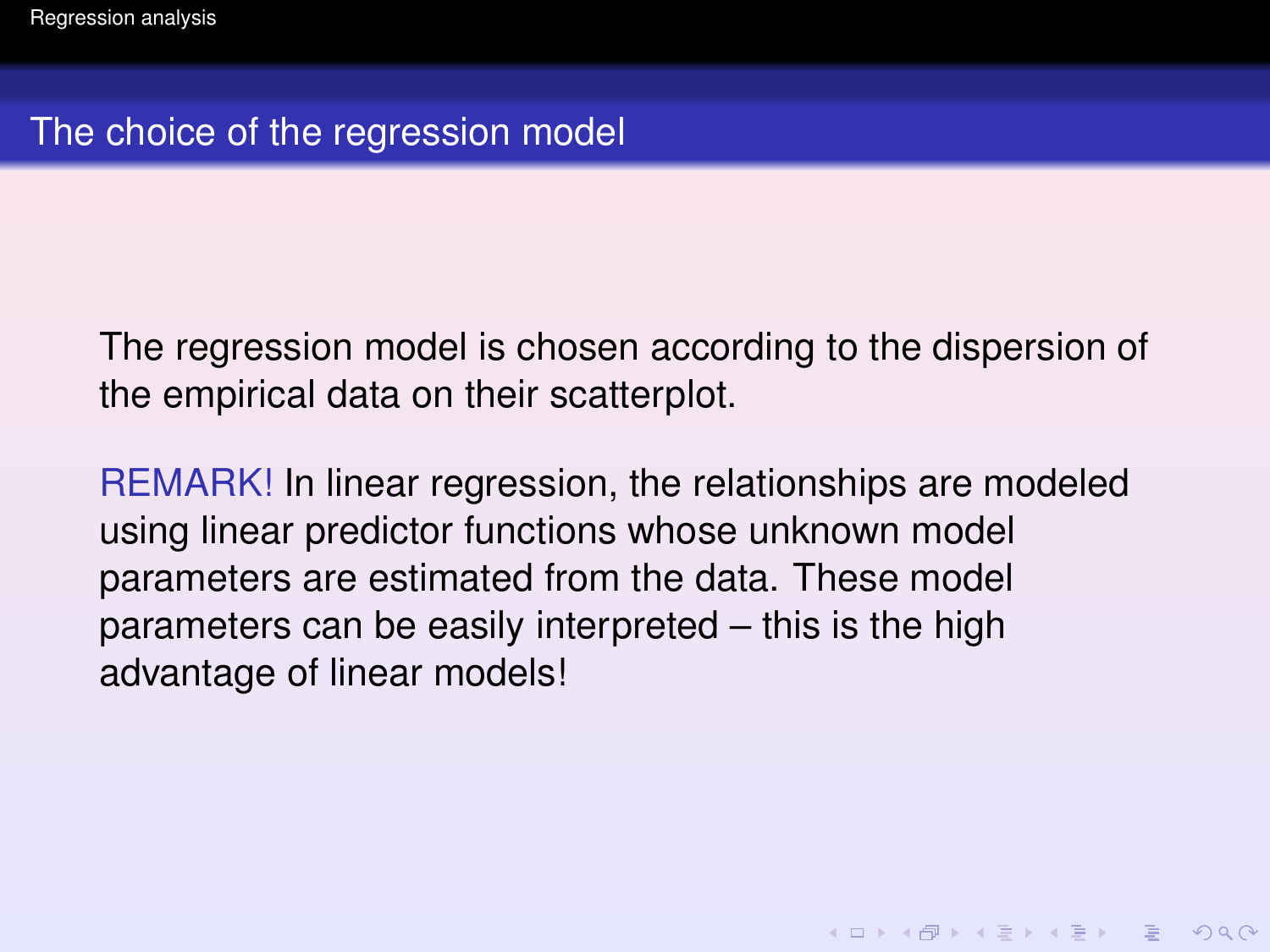### A linear regression model

 $Y = a + bX + \varepsilon$ .

 $X$  – the independent variable (or the explanatory variable, or the predictor),

*Y* – the dependent variable (or the response variable, or the regressand),

*a* – the intercept,

*b* – the slope of the regression model,

 $\varepsilon$  – a random error.

The slope *b* – it gives the expected change of *Y* when the value of variable *X* increases by one unit.

REMARK! If  $b = 0$ , there is no relationship among variables.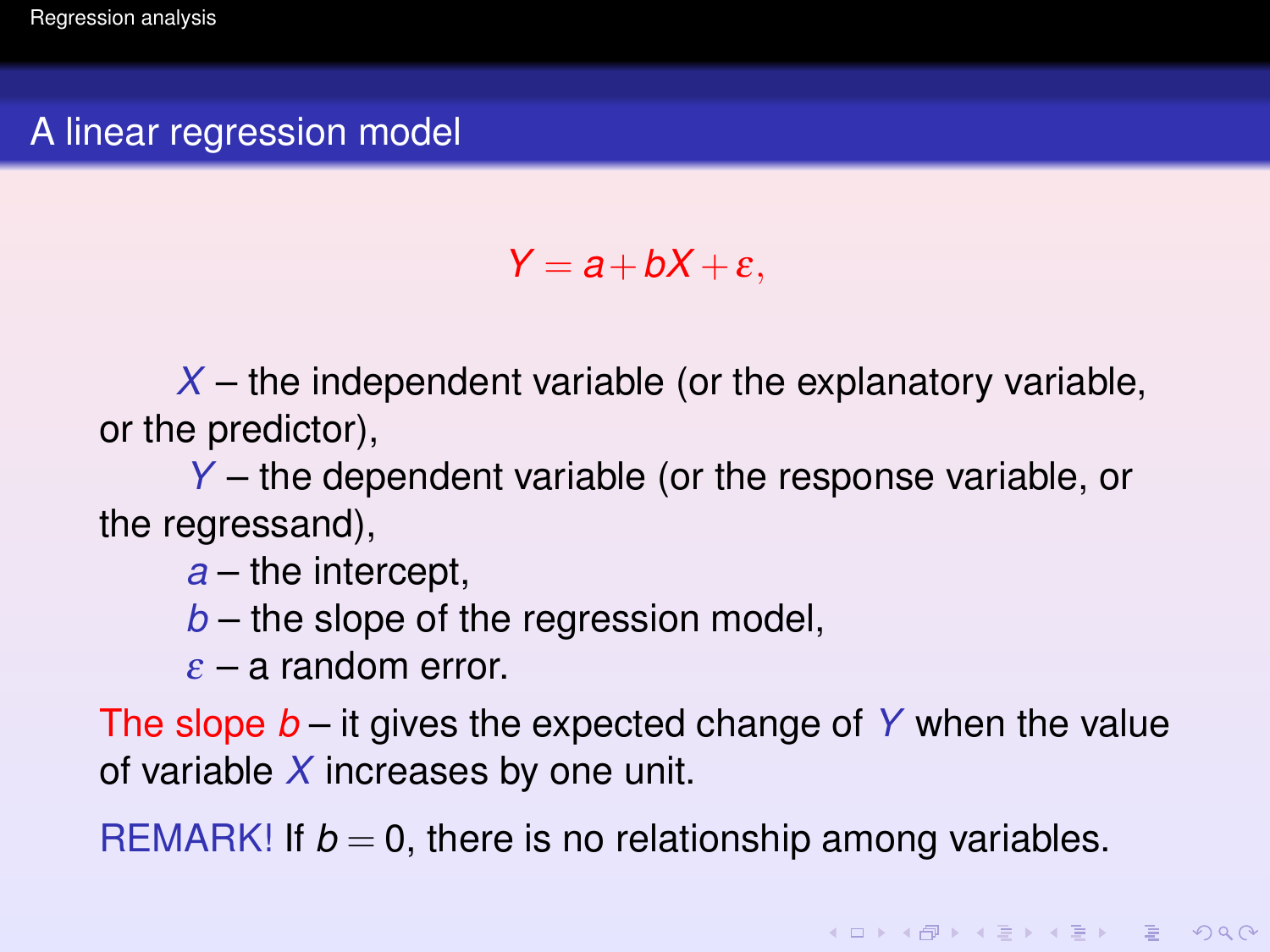# A linear regression model

| ΙP             |                | Values of $X \mid$ Values of Y |
|----------------|----------------|--------------------------------|
|                | $X_1$          | V1                             |
| $\overline{2}$ | X <sub>2</sub> | V <sub>2</sub>                 |
| $\vdots$       |                |                                |
| n              | $X_n$          | 'n                             |

 $y_i = a + bx_i + \varepsilon_i$ 

*xi* ,*yi* - the empirical values of the variable *X* and *Y*  $\varepsilon_i$  - the error terms (or the disturbance terms, or noise) (that is, if there were no error *Y* would be a deterministic linear function of *X*).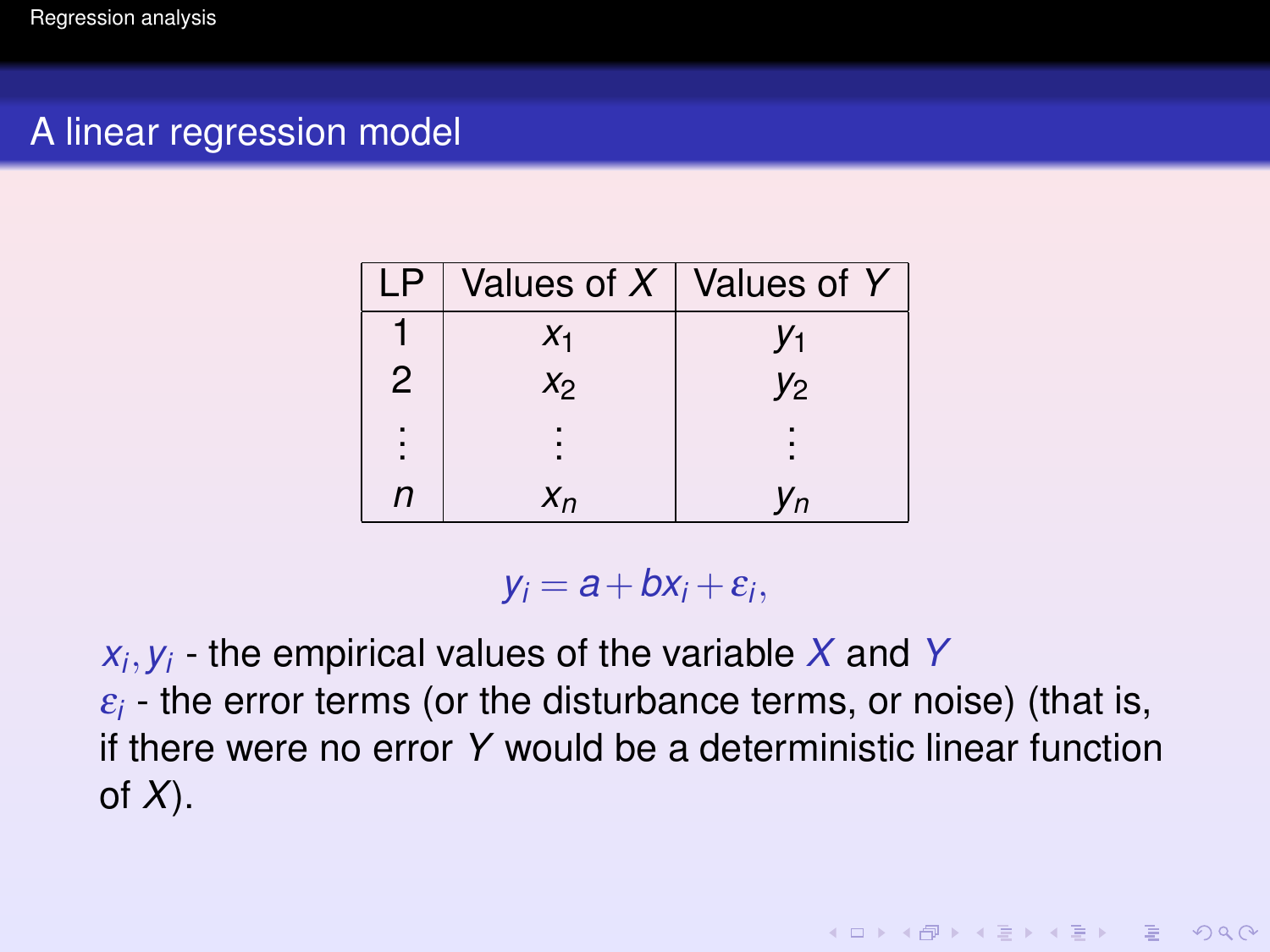#### The error terms

The error terms – the deviations of empirical values *y<sup>i</sup>* from the predicted values  $\hat{y}_i$  appearing in the linear regression model:

$$
e_i = y_i - \hat{y}_i
$$

Property:

$$
\sum_{i=1}^n e_i=0.
$$

Model Assumption: the random error component is independent of the *X* component. The linear regression equation:

$$
\hat{\mathbf{y}}_i = \mathbf{a} + \mathbf{b}\mathbf{x}_i
$$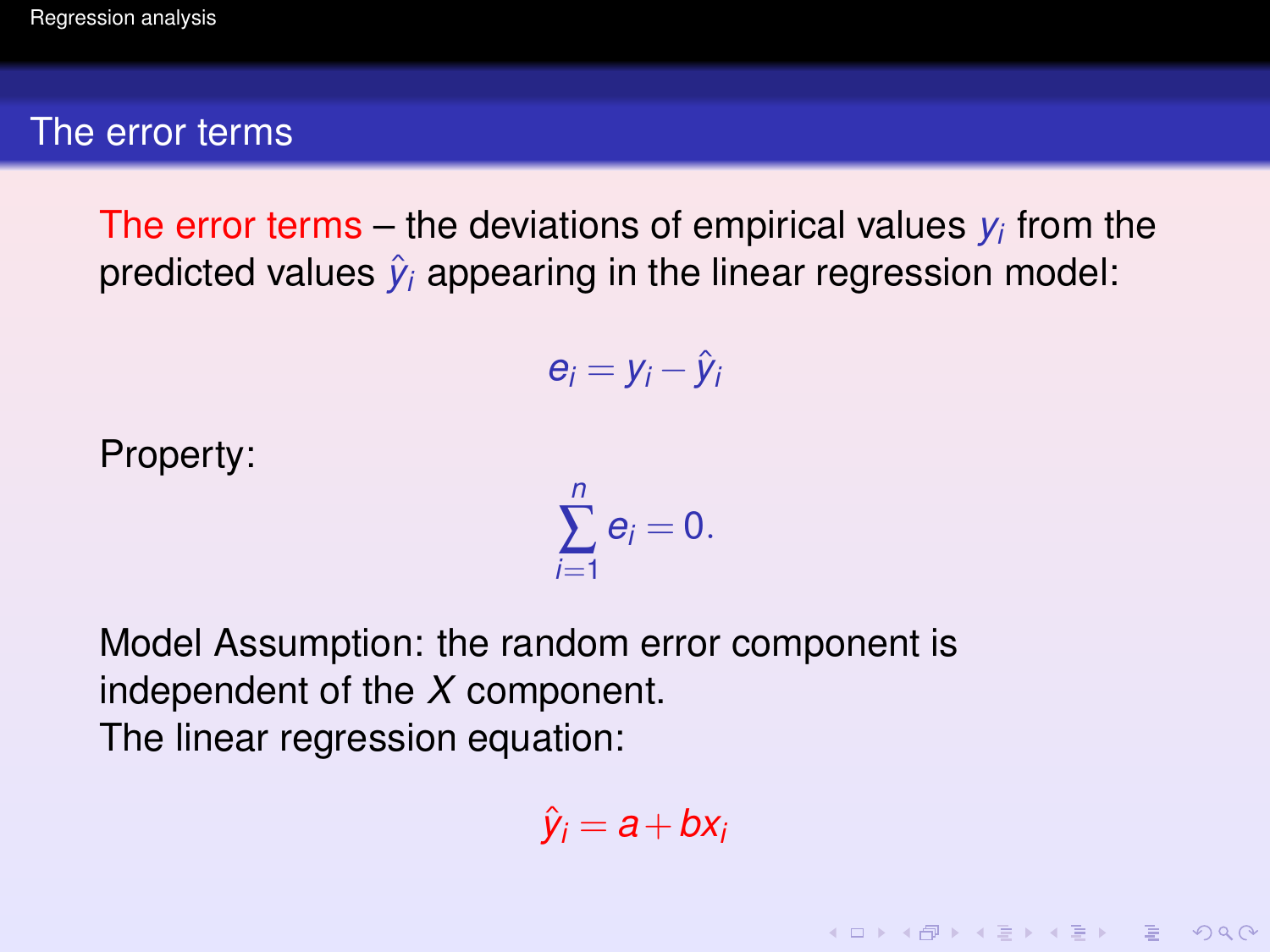$\hat{y}_i = a + bx_i$ 

We can find *a* and *b* using the ordinary least squares (OLS) method. The linear least squares is a method for estimating the unknown parameters in a linear regression model. OLS chooses the parameters of a linear function of a set of explanatory variables by minimizing the sum of the squares of the differences between the observed dependent variable (values of the variable being predicted) in the given dataset and those predicted by the linear function:

$$
S(a,b) = \sum_{i=1}^{n} (y_i - a - bx_i)^2 \rightarrow \text{minimize}
$$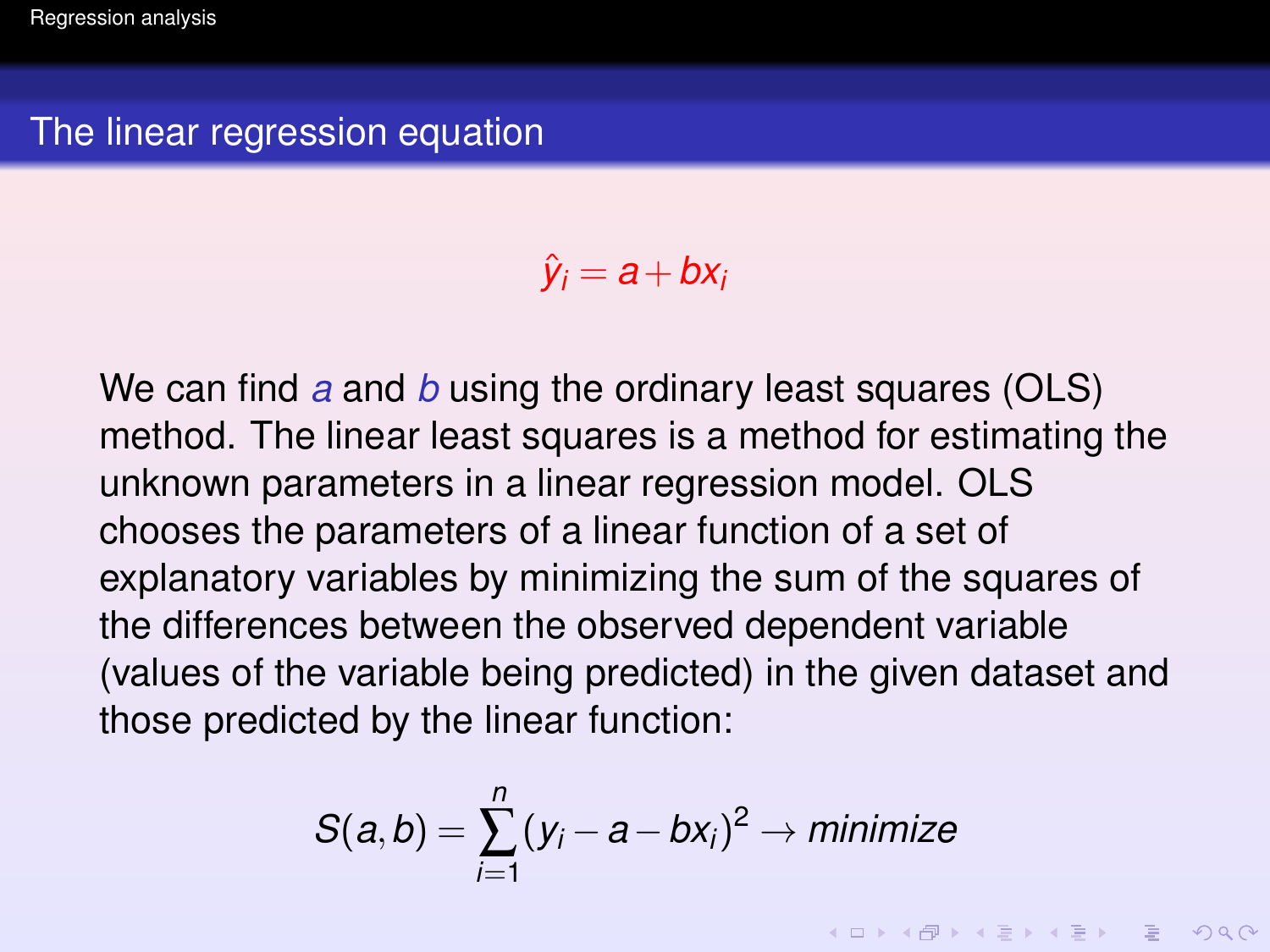Geometrically, this is seen as the sum of the squared distances, parallel to the axis of the dependent variable, between each data point in the set and the corresponding point on the regression line – the smaller the differences, the better the model fits the data. The resulting estimator can be expressed by a simple formula, especially in the case of a single regressor on the right-hand side.

$$
b=\frac{cov(X,Y)}{S_X^2},\qquad a=\overline{y}-b\cdot\overline{x}
$$

**KOD KARD KED KED DAR** 

#### EXAMPLE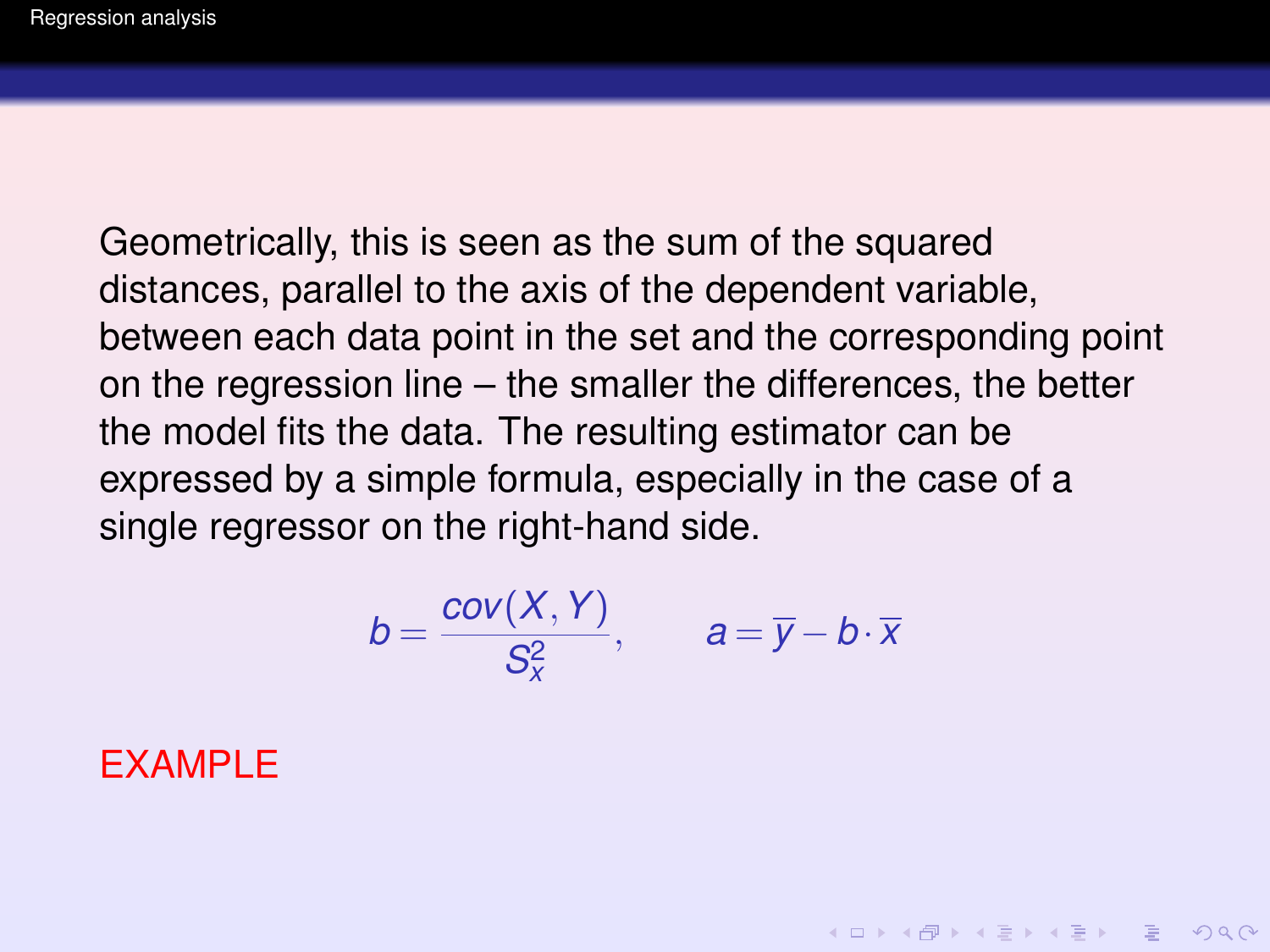#### Regression validation

The goodness of fit of a statistical model describes how well it fits a set of observations. Measures of goodness of fit typically summarize the discrepancy between observed values and the values expected under the model in question.

Measures of regression validation:

- the variance of residuals:  $s_e^2 = \frac{1}{p_e}$ *n*−2 *n* ∑ *i*=1  $(y_i - \hat{y}_i)^2$
- the standard deviation of residuals:  $\quad s_e\!=\!\!\sqrt{s_e^2}$
- the coefficient of random variation:  $V_e = \frac{S_e}{\overline{U}}$
- the coefficient of determination:  $R^2 = r^2 \cdot 100\%$ (where *r* - the Pearson's correlation coefficient)
- the coefficient of indetermination:  $\varphi^2 = 100\%-R^2$

 $\frac{2e}{\overline{y}}$  · 100%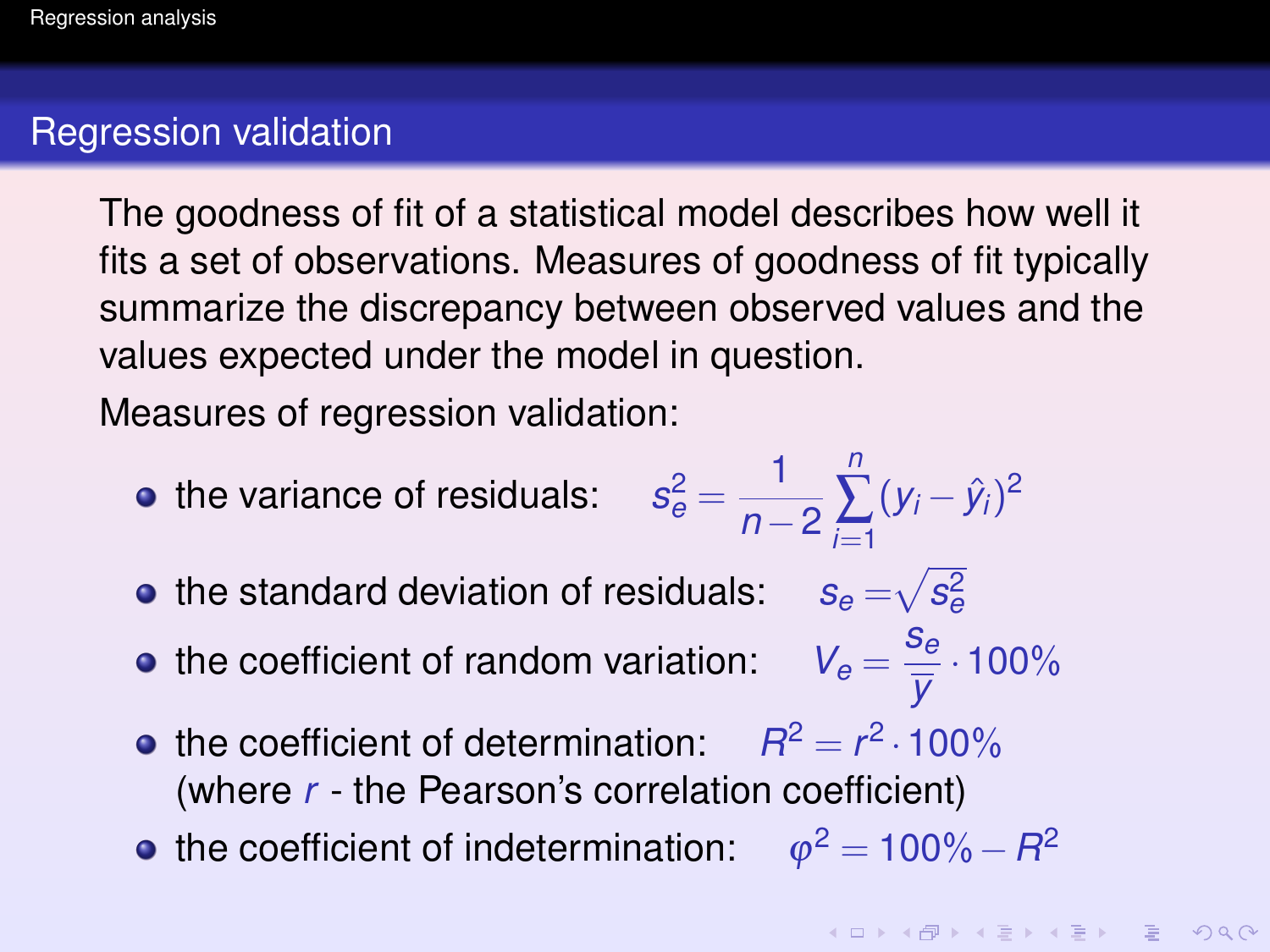# The coefficient of random variation *V<sup>e</sup>*

The coefficient of random variation *V<sup>e</sup>* defines the proportion of the mean prediction error to the mean of the variable *Y*.

Properties:

- belongs to the interval  $[0\%, 100\%]$ ;
- the smaller value, the better fitting to the empirical data.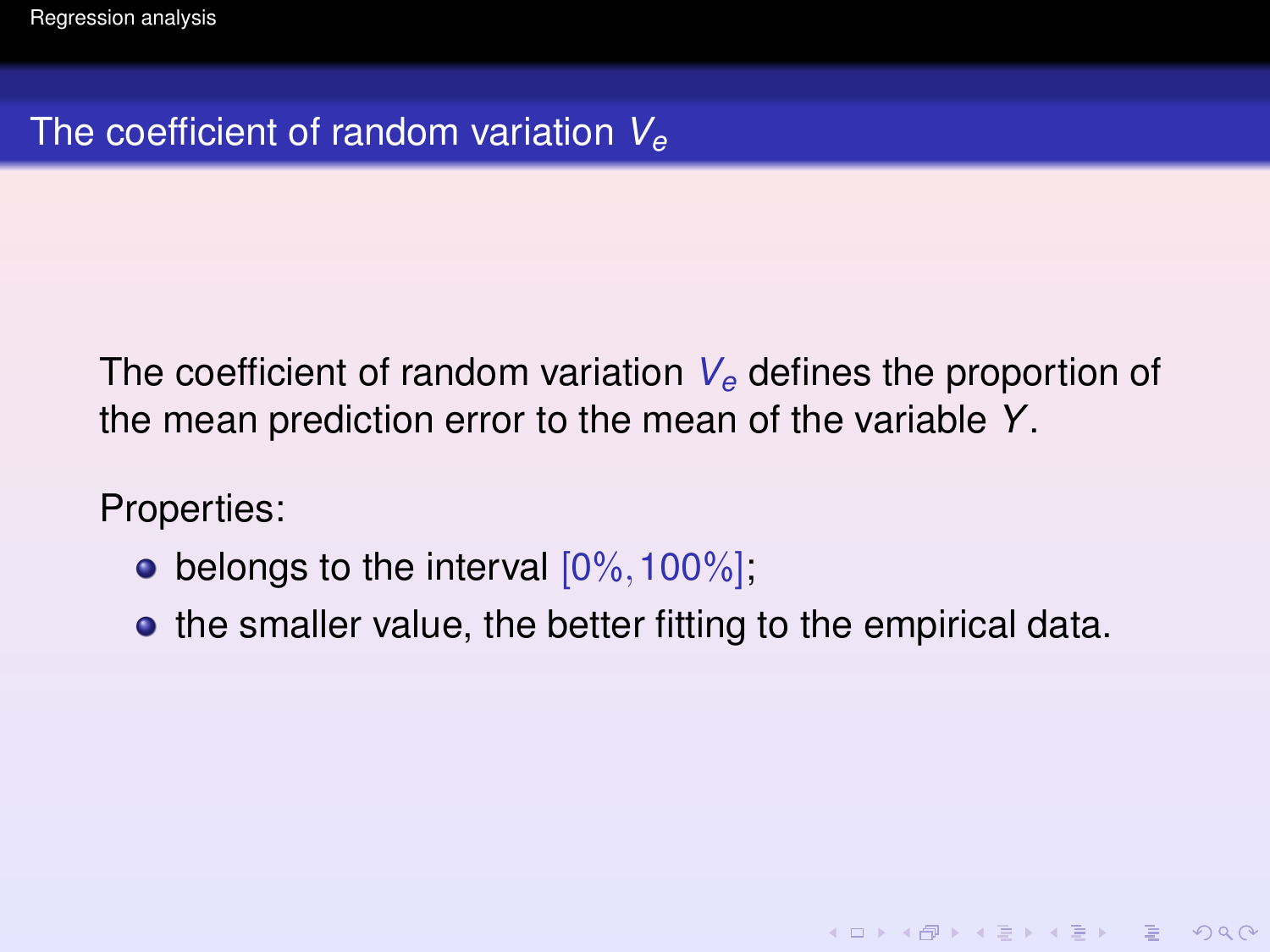One useful aspect of regression is that it can divide the variation of *Y* into two parts: the variation of the predicted scores  $\hat{y}_i - \overline{y}$  and the variation in the errors of prediction  $y_i - \hat{y}_i$ .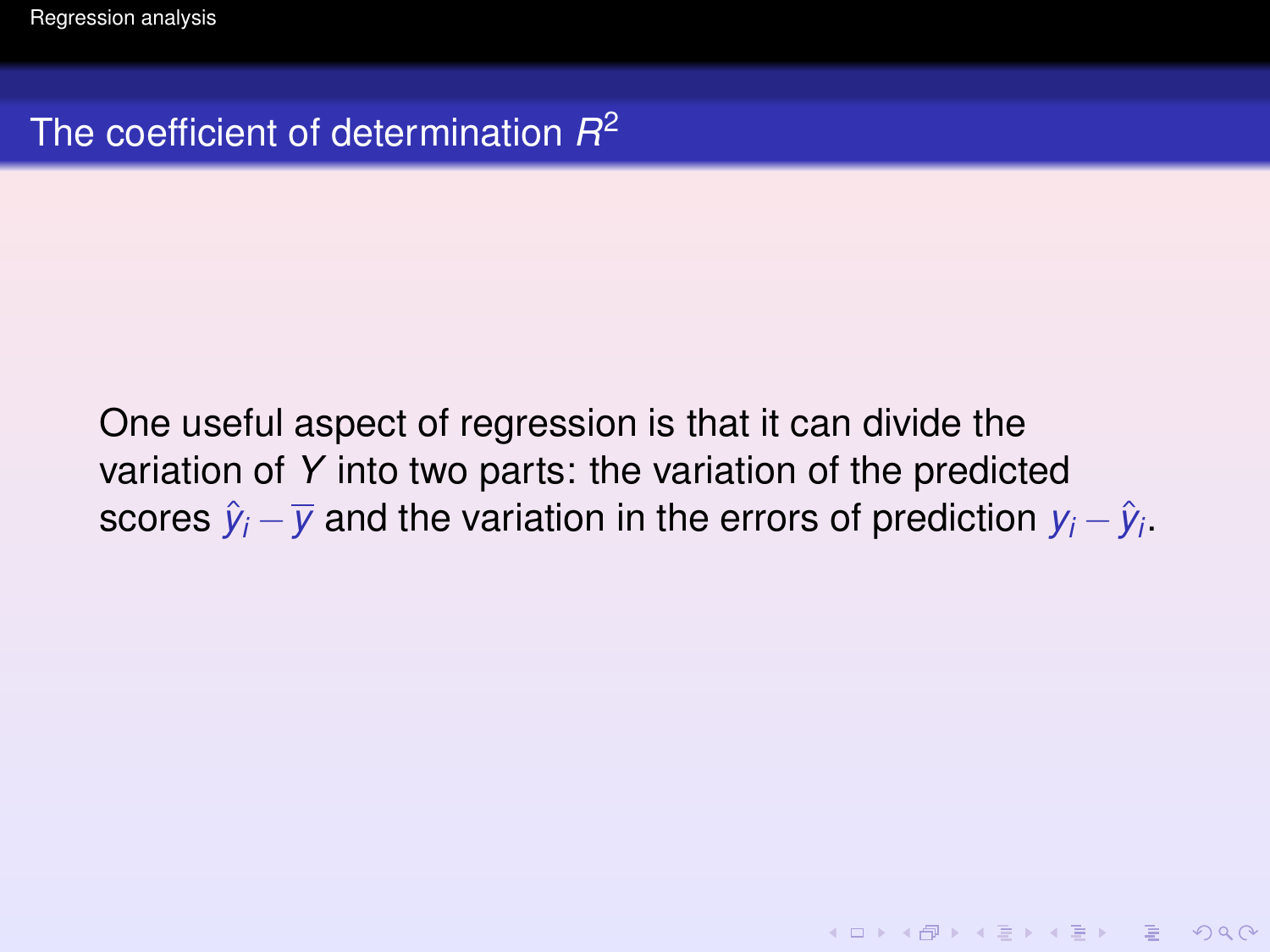The deviations:

$$
y_i - \overline{y} = (\hat{y}_i - \overline{y}) + (y_i - \hat{y}_i)
$$

Sum of squares:

$$
\sum_{i=1}^{n} (y_i - \overline{y})^2 = \sum_{i=1}^{n} (\hat{y}_i - \overline{y})^2 + \sum_{i=1}^{n} (y_i - \hat{y}_i)^2
$$
  
SST = SSR + SSE

K ロ ▶ K @ ▶ K 할 ▶ K 할 ▶ | 할 | © Q Q @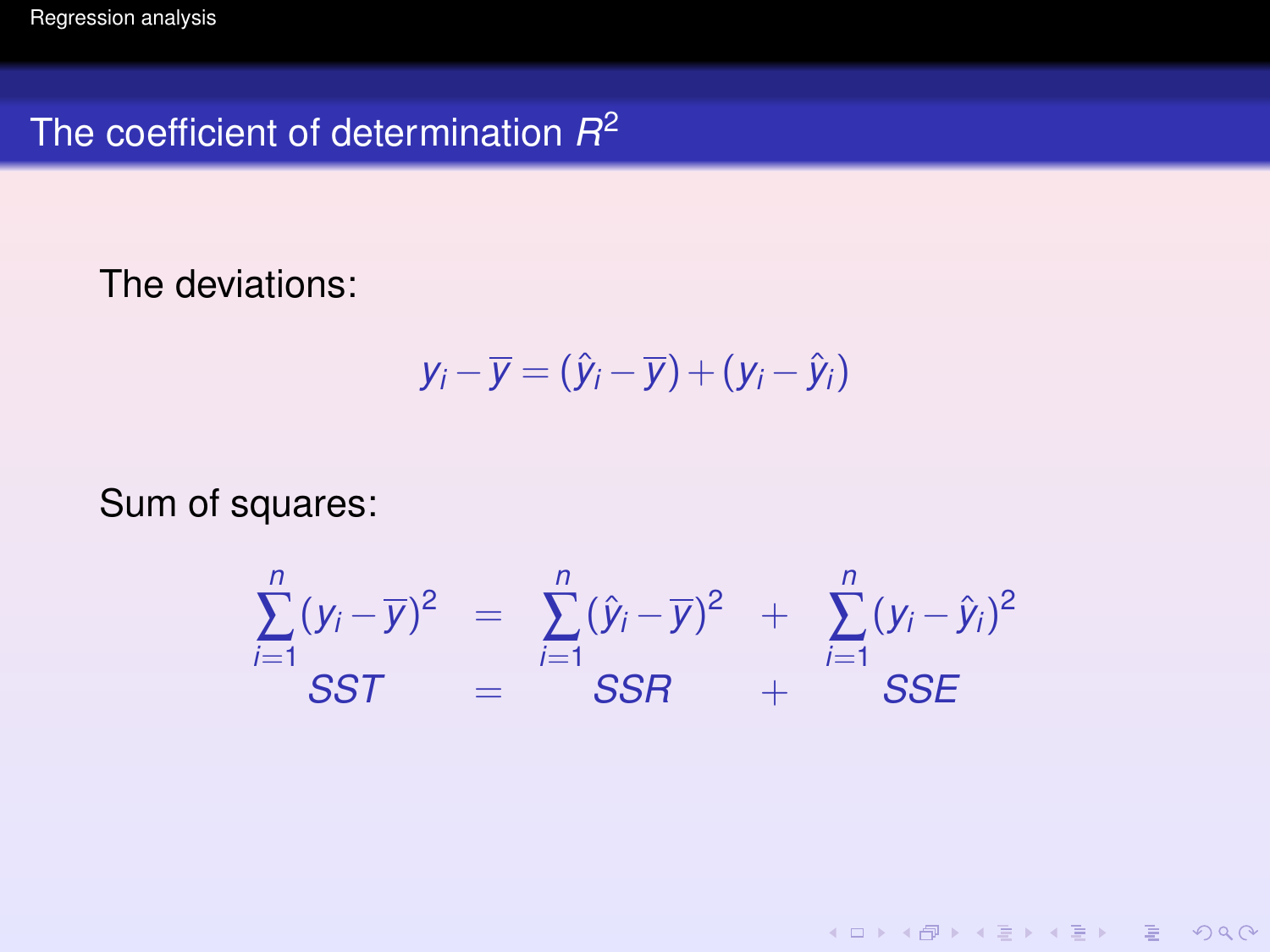- SST total sum of squares the sum of the squared deviations of *Y* from the mean of *Y*;
- SSR sum of squares for regression (or the sum of squares predicted) – the sum of the squared deviations of the predicted scores from the mean;
- SSE sum of squares for errors the sum of the squared errors of predictions.

The coefficient of determination defines the proportion of the explained variation of the *Y* to the total variation:

$$
R^2 = \frac{SSR}{SST} = r^2.
$$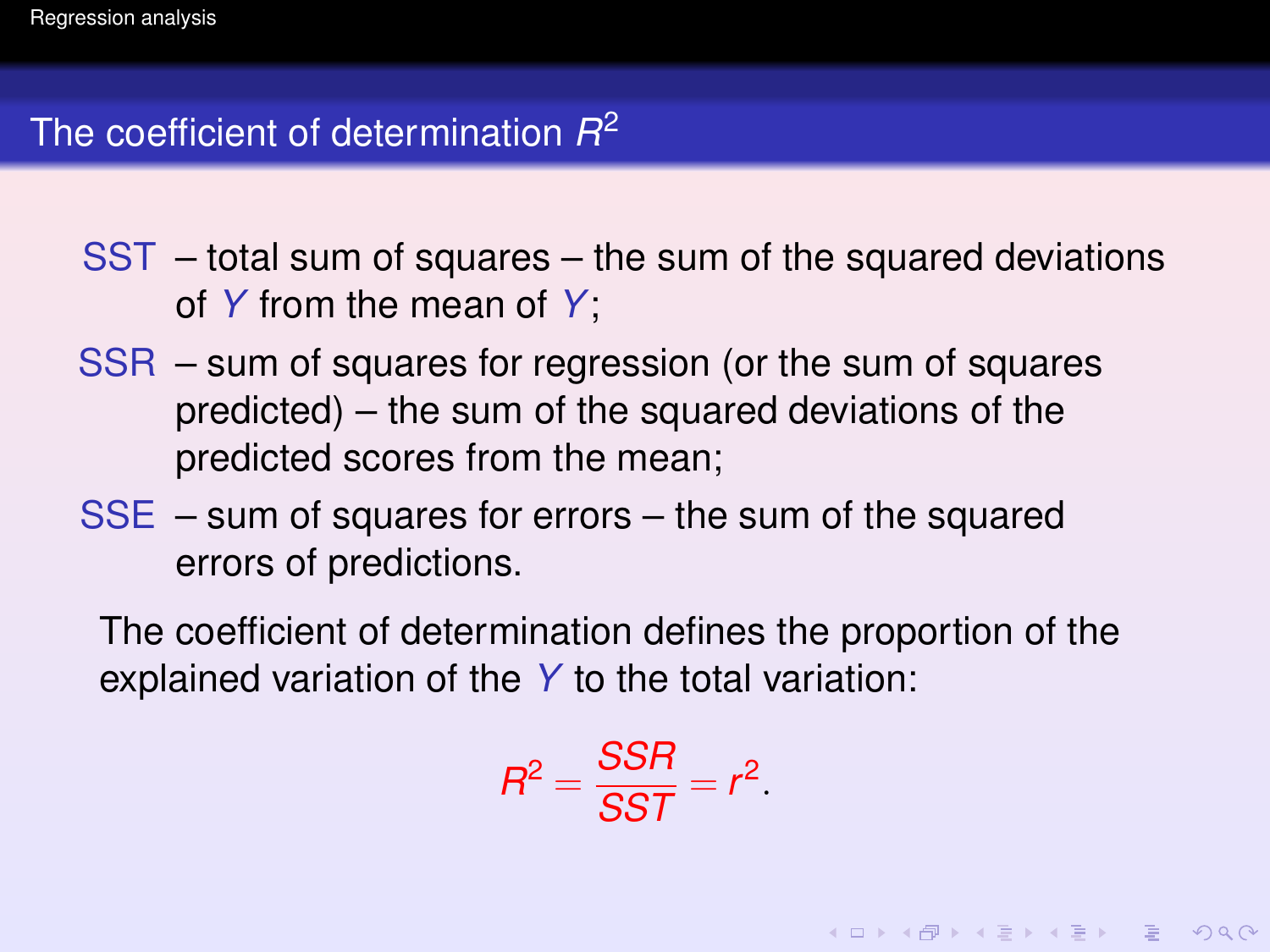Properties:

- belongs to the interval  $[0\%, 100\%]$ ;
- $\bullet$  the closer 100%, the better fitting to the empirical data:
	- $R^2 = 100\%$  the whole variation of *Y* is explained by the variation of *X*;

**KOD KARD KED KED DAR** 

 $R^2 = 0\%$  – the whole variation of *Y* is random.